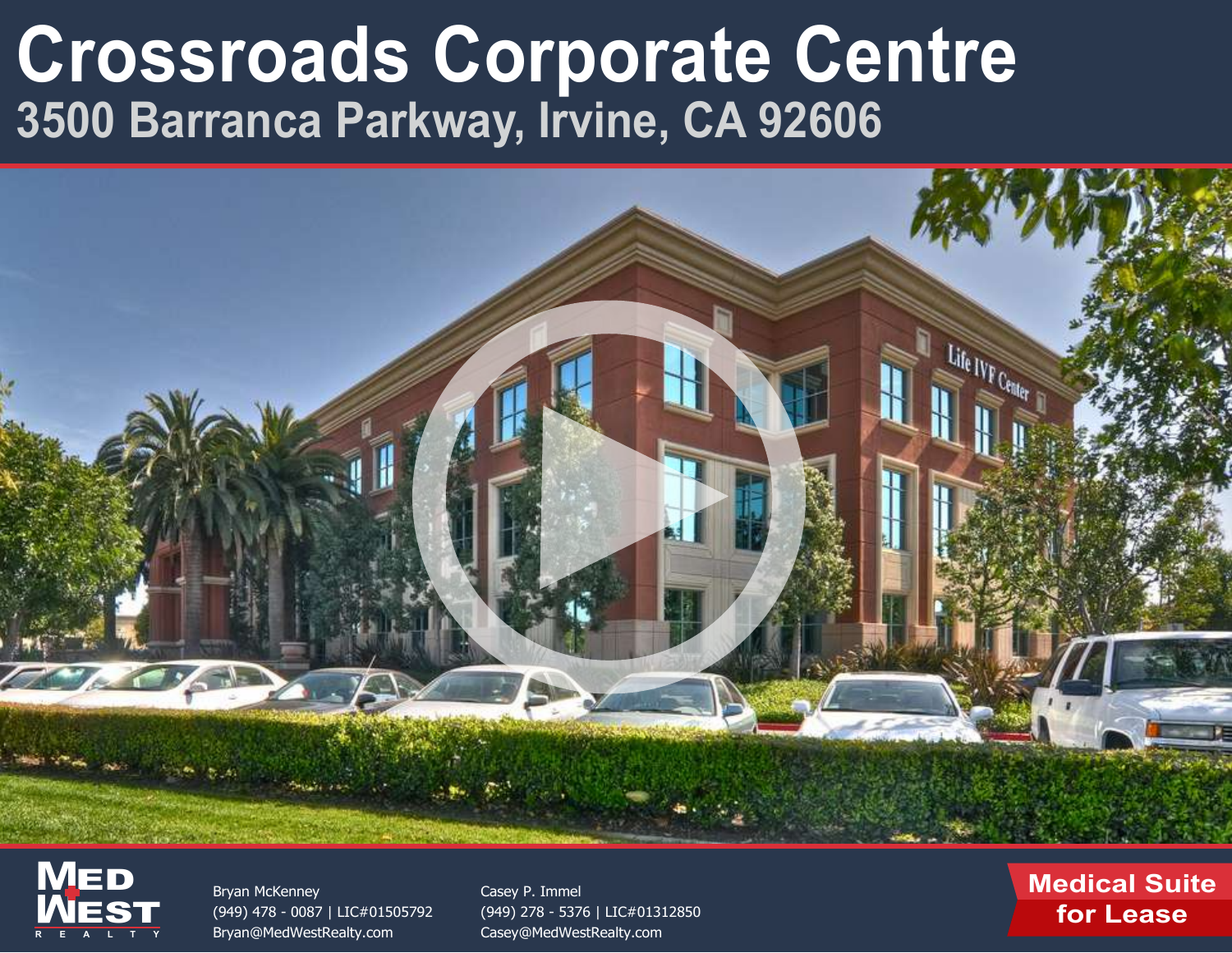



### FEATURES:

- •58,316 SF
- •3 Story building
- •Best-in-class building
- •Elevator served
- •Free surface parking
- •Strong tenant mix
- •Excellent visibility from Barranca Pkwy
- •Located in the heart of Irvine adjacent to retail amenities







Bryan McKenney [\(949\) 478 - 0087 | LIC#01505792](mailto:Bryan@MedWestRealty.com) Bryan@MedWestRealty.com

Casey P. Immel [\(949\) 278 - 5376 | LIC#01312850](mailto:Casey@MedWestRealty.com) Casey@MedWestRealty.com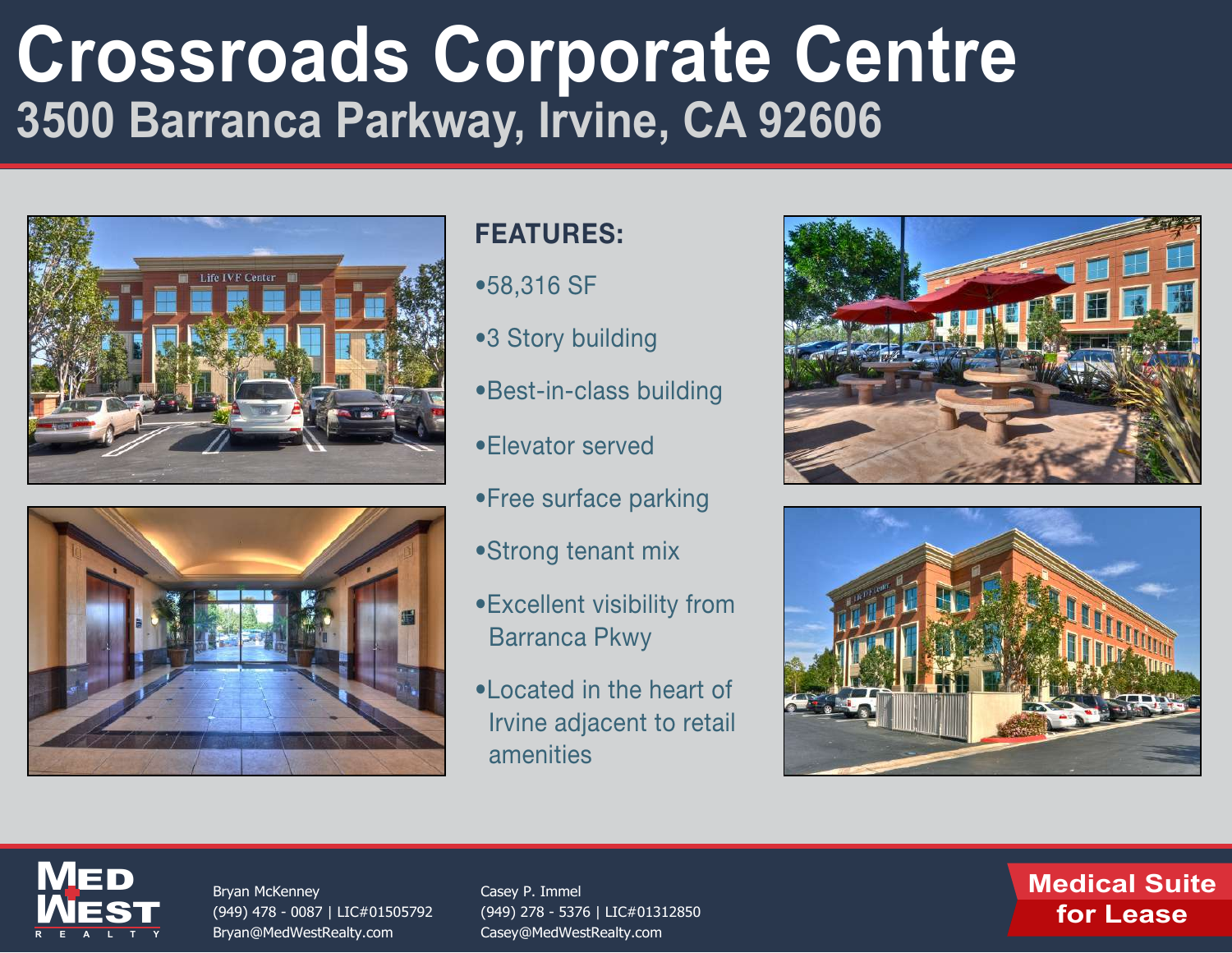



Bryan McKenney [\(949\) 478 - 0087 | LIC#01505792](mailto:Bryan@MedWestRealty.com) Bryan@MedWestRealty.com

Casey P. Immel [\(949\) 278 - 5376 | LIC#01312850](mailto:Casey@MedWestRealty.com) Casey@MedWestRealty.com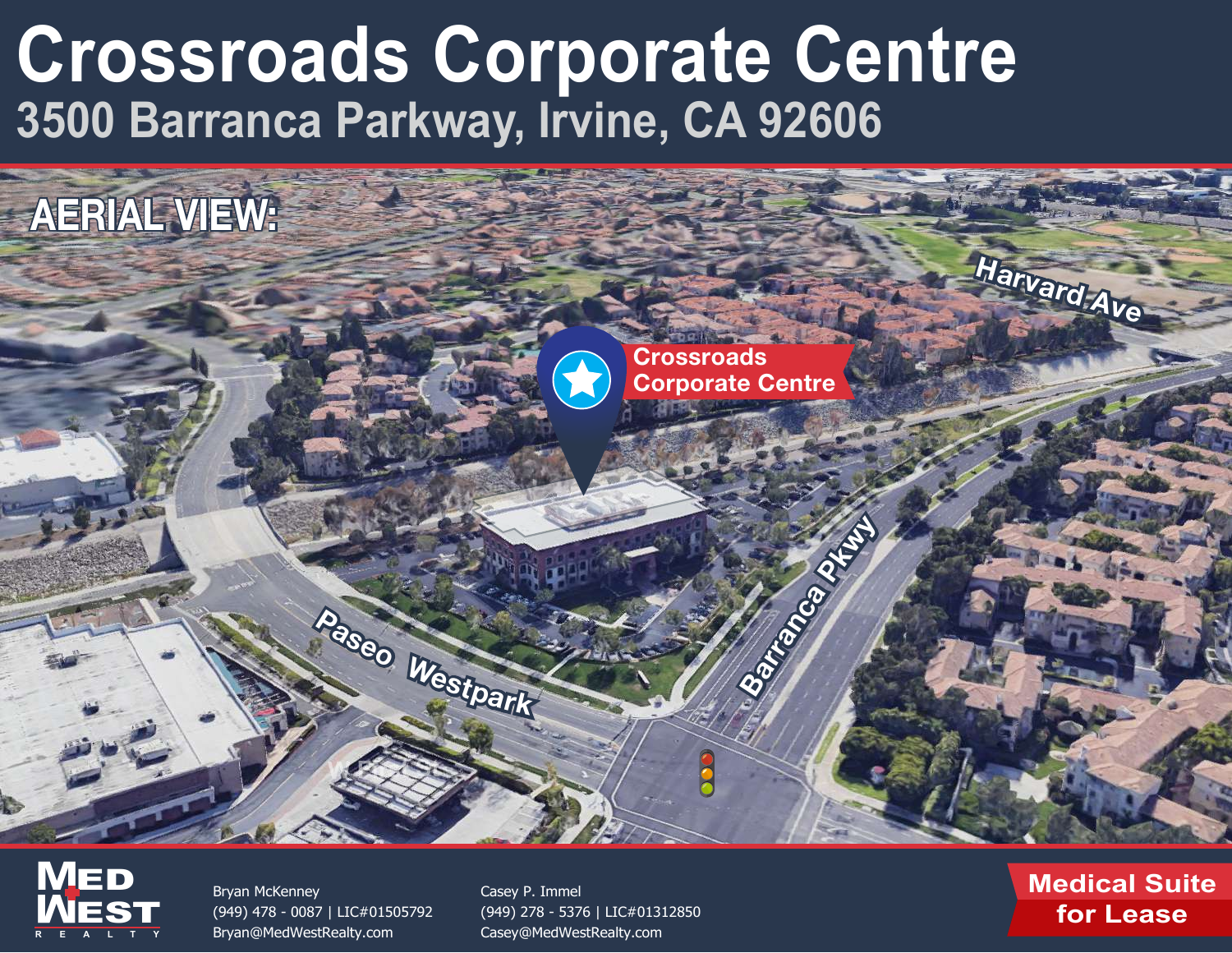### SITE PLAN:





Bryan McKenney [\(949\) 478 - 0087 | LIC#01505792](mailto:Bryan@MedWestRealty.com) Bryan@MedWestRealty.com

Casey P. Immel [\(949\) 278 - 5376 | LIC#01312850](mailto:Casey@MedWestRealty.com) Casey@MedWestRealty.com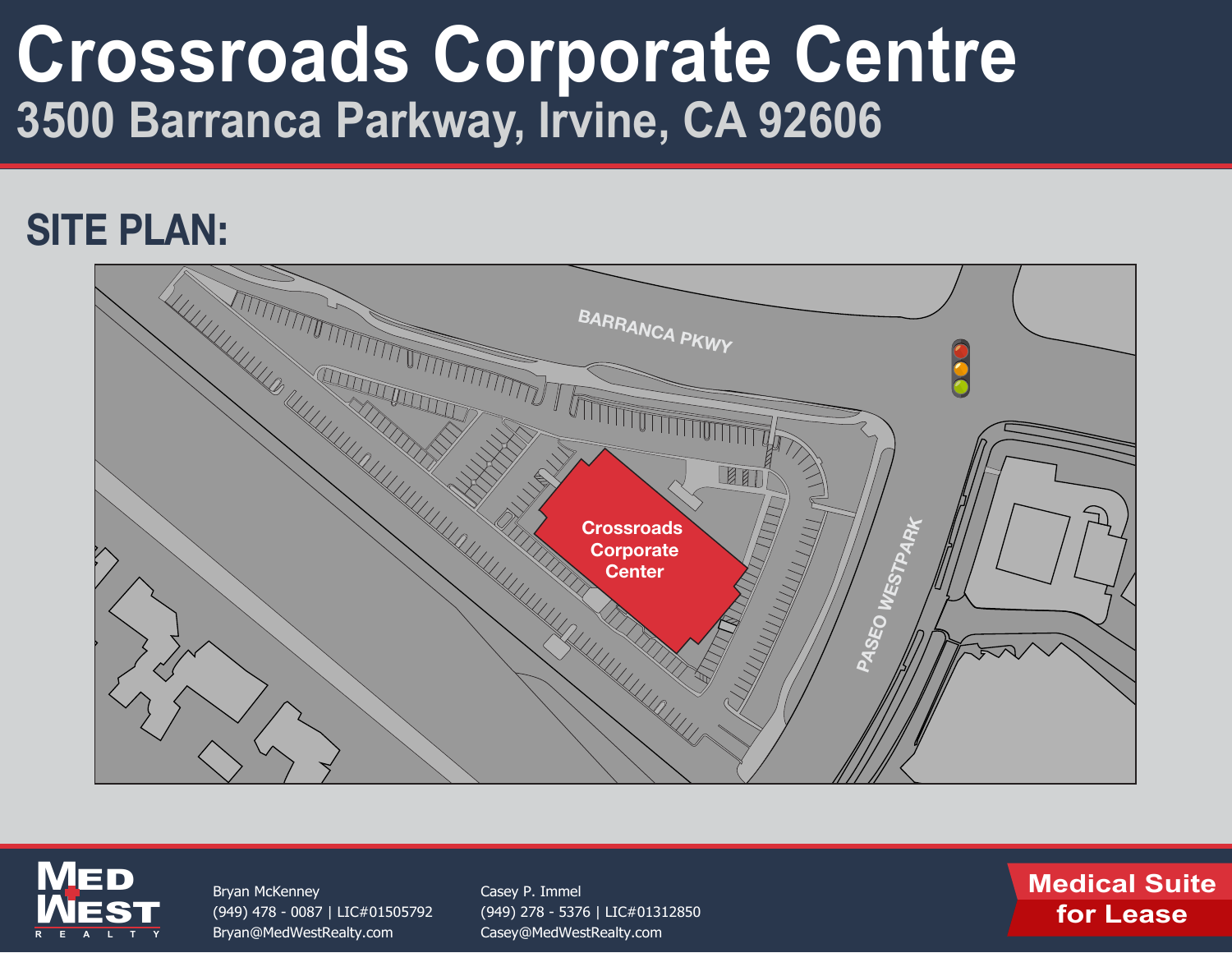### AVAILABLE SUITE: Suite 240 4,423 RSF

### SUITE DESCRIPTION:

One of the Larger Available Blocks of Medical Space in Barranca Medical Corridor.

Ready for Tenant's Customization.

Generous Tenant Improvement Allowance Available.

LEASE RATE: \$4.50 FSG

**M**

**M**

**EST** 

ED

**REALTY**

Bryan McKenney [\(949\) 478 - 0087 | LIC#01505792](mailto:Bryan@MedWestRealty.com) Bryan@MedWestRealty.com

Casey P. Immel [\(949\) 278 - 5376 | LIC#01312850](mailto:Casey@MedWestRealty.com) Casey@MedWestRealty.com